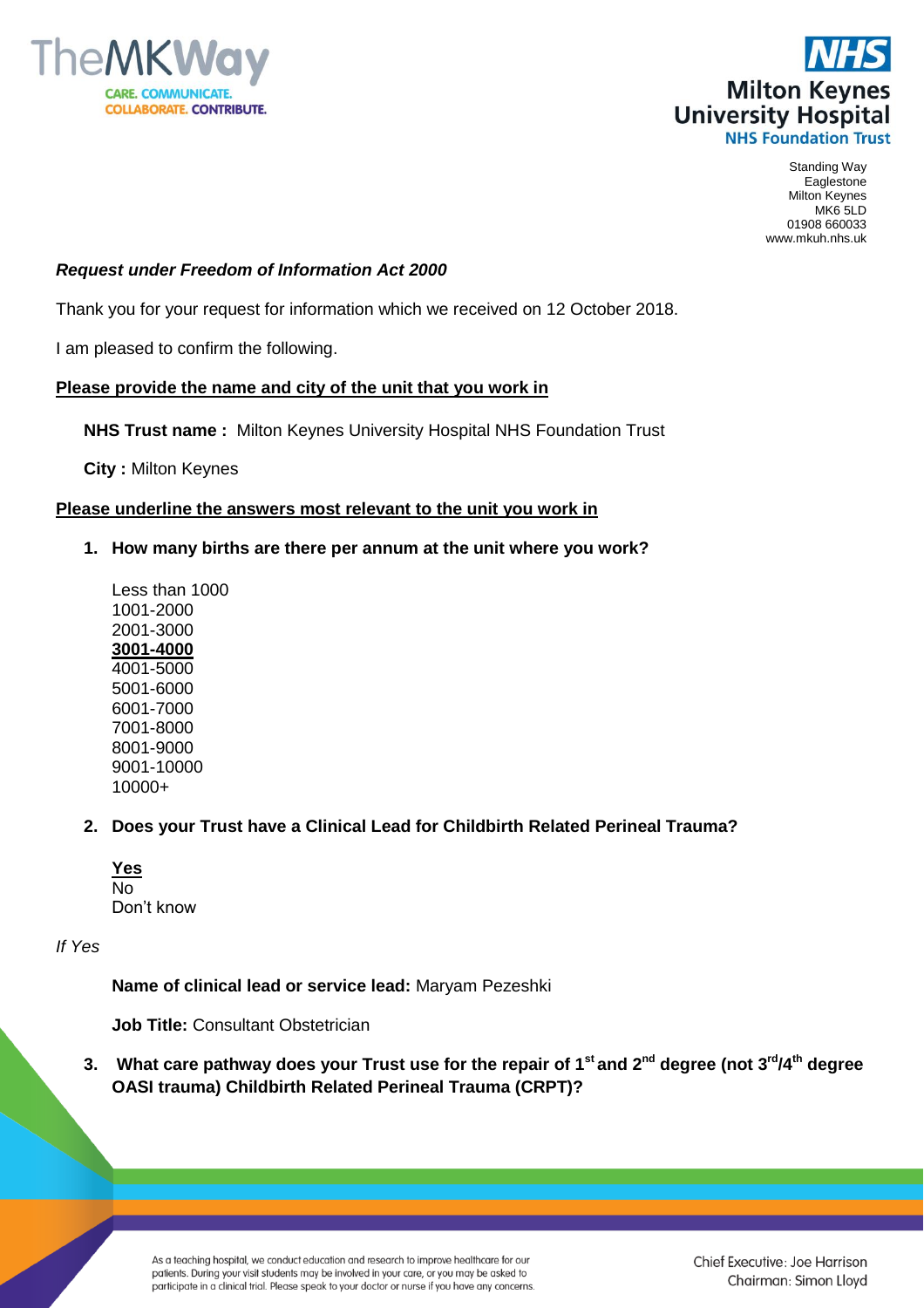**Local Trust guideline** No specific Trust guideline, but follow the RCOG green-top guidance None Don't know

**4. Does your Trust provide separate packs for delivery instruments and perineal repair instruments or is it all in one combined sterile pack?**

# **Separate**

**Combined** 

**5. Does your Trust guideline advise changing gloves prior to repairing 1st and 2nd degree CRPT?**

Yes **No - not specifically in the guideline**  Don't know

**6. Does your Trust guideline advise wearing a sterile gown when repairing 1st and 2nd degree CRPT?**

Yes **No - not specifically in the guideline** Don't know

**7. Does your Trust advise cleansing the perineum prior to repairing 1st and 2nd degree CRPT?**

Yes **No - not specifically in the guideline** Don't know

**8. Which cleansing solution does your Trust advise using prior to repairing 1st and 2nd degree CRPT?**

### **N/A – Guideline does not advise cleansing prior to repair**

Sterile water Tap water Chlorhexidine solution Iodine No specific solution advised **Other** 

9. **Please provide the specific reference in your Trust guidelines to support the cleansing solution advised.**